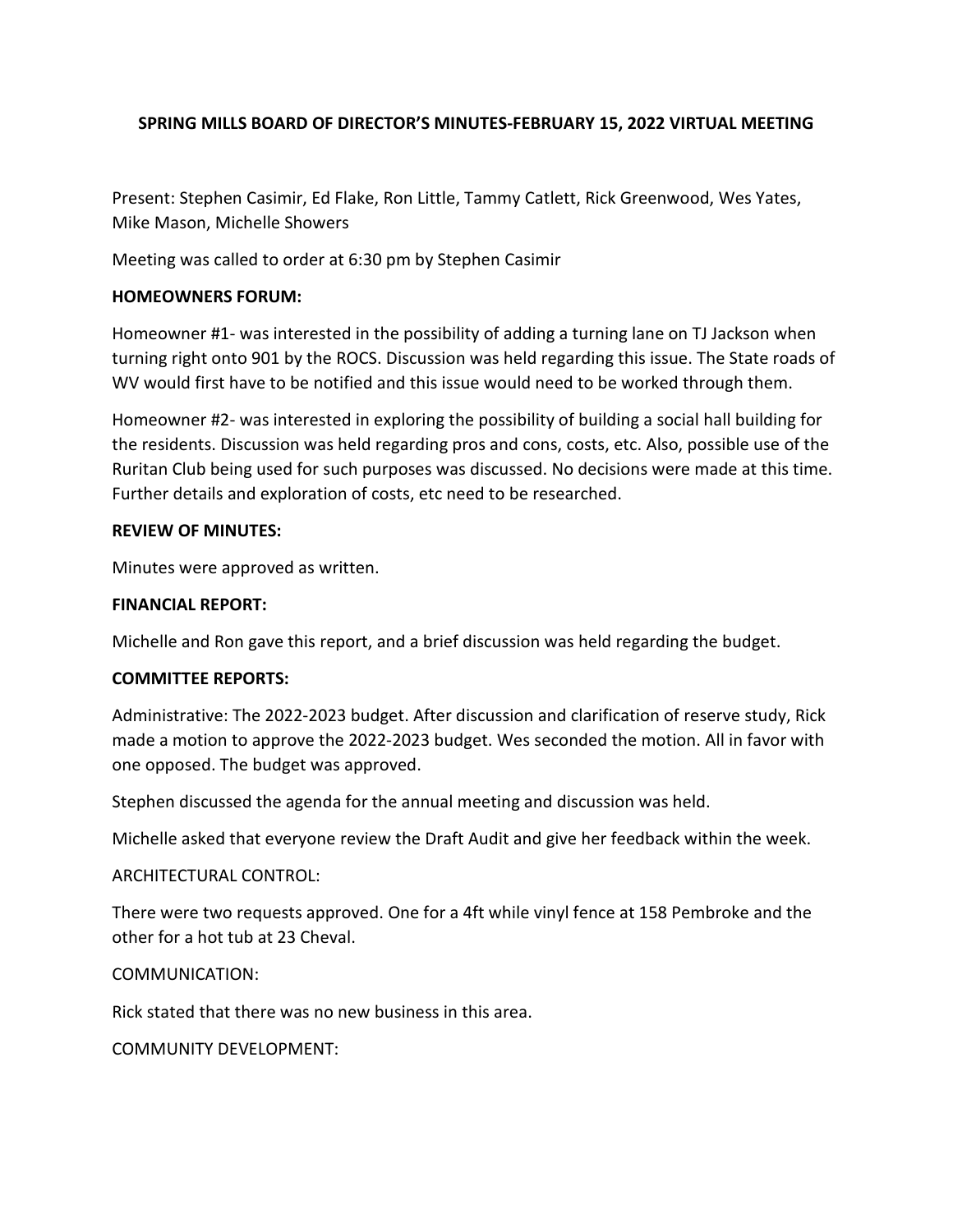The Easter Egg hunt will be held on Saturday, April 16 from 11:00am-12:30pm. All those available to help hide eggs will meet from 9:30-11am.

The yard sale will be Saturday, June 4 from 7:00am-1:00pm. The Goodwill truck will be at the tennis court parking lot at 1pm.

# COMPLIANCE:

Michelle reviewed the compliance log with outstanding violations.

# ROADS AND GROUNDS:

Quotes from Jeter for repaving were reviewed. It was decided additional quotes are needed before a decision on this job can be made.

# PARK AND POOL:

A quote from Spichers was discussed regarding the cameras around the pool, playground, and parking lot. Wes discussed this issue with Spichers regarding replacement of camera and assignment areas. After further discussion, Wes made a motion for the Board to approve three new cameras based on the current quote. Ed seconded the motion. All agreed. Wes will assume the lead for the cameras and contact for Spichers.

A quote for the tennis courts refinishing was discussed. Everyone agreed that an additional quote is needed before moving forward with this project.

Two quotes from pool furniture companies were discussed regarding the purchase of new pool furniture. This would be the beginning of gradually replacing the old furniture with longer lasting items. Tammy made a motion for the Board to approve the quote from Furniture Leisure for the purchase of the furniture. Ron seconded the motion, all agreed.

### **PENDING ITEMS:**

Storage Unit at the pool- POC: Tammy/Ed. ECD March 2022

Concrete Repairs: POC: Michelle, ECD May 2022

### **NEW BUSINESS:**

The Meeting start time will be deferred until the next meeting.

Administrative Update- Michelle informed us that we will have a temporary manager for approximately 8 weeks at the end of the summer.

### **NEWSLETTER:**

Topics for the next newsletter include:

President's Message